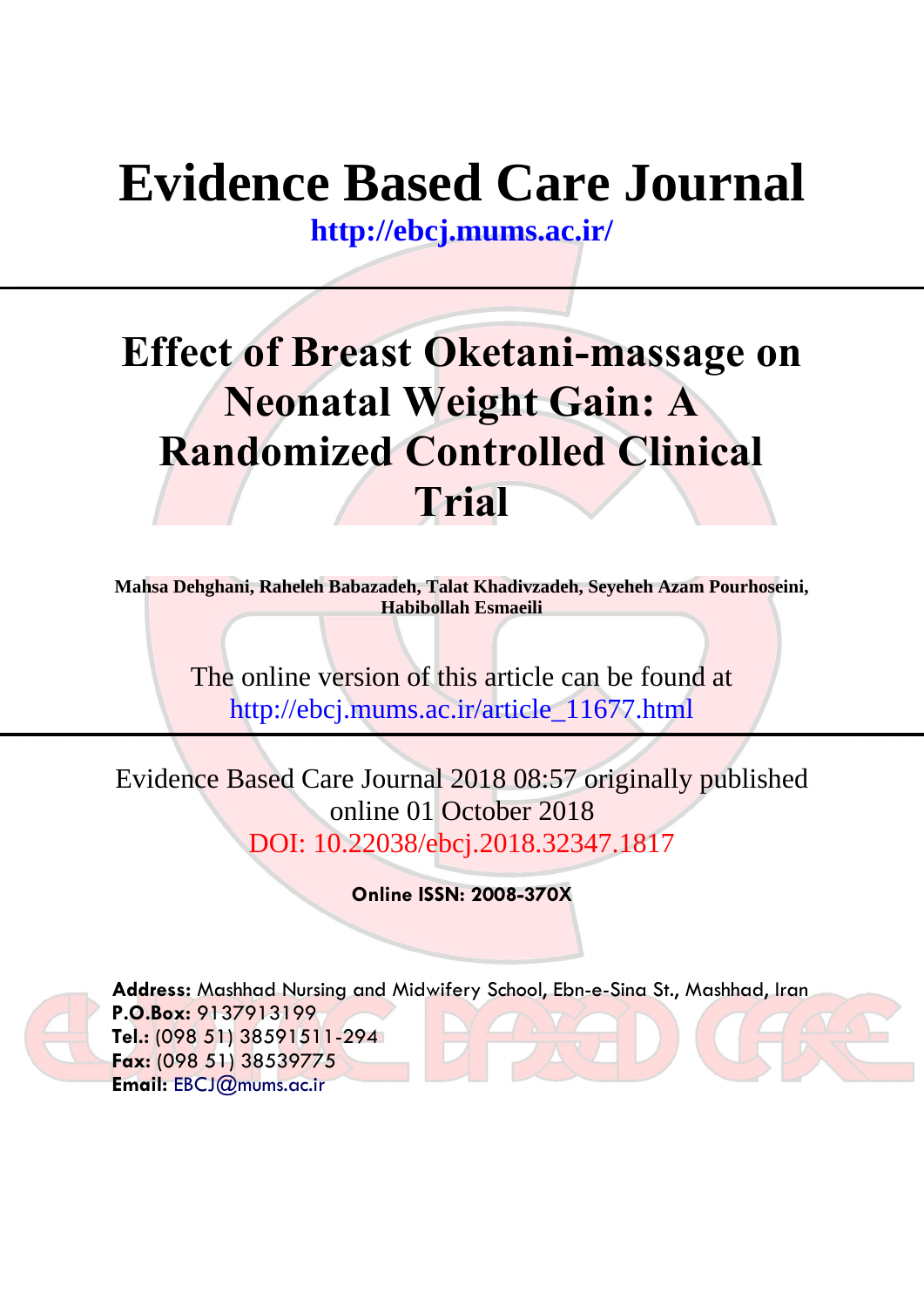

**Evidence Based Care Journal** 





### **Effect of Breast Oketani-massage on Neonatal Weight Gain: A Randomized Controlled Clinical Trial**

Mahsa Dehghani<sup>1</sup>, Raheleh Babazadeh<sup>2\*</sup>, Talat Khadivzadeh<sup>3</sup>, Seyeheh Azam Pourhoseini<sup>4</sup>, Habibollah Esmaeili<sup>5</sup>

**Received**: 23/06/2018 **Accepted**: 08/10/2018

Evidence Based Care Journal, 8 (3): 57-63

#### **Abstract**

**Background:** The most important factor affecting weight gain after birth is the type and mode of neonatal feeding. The most suitable nutrition is exclusive breastfeeding. However, breastfeeding can be accompanied with some difficulties, such as breast engorgement, which results in neonatal feeding complications. Breast Oketani-massage therapy is proposed as a treatment for breast engorgement.

**Aim:** This study aimed to determine the effect of breast Oketani-massage therapy on neonatal weight gain among lactating women with breast engorgement.

**Method:** This randomized controlled clinical trial was conducted on 100 postpartum (i.e., on the first five days of childbirth) women admitted to the Midwifery Clinic and Gynecology and Obstetric Department of Imam Reza Hospital, Mashhad, Iran, due to breast engorgement from August to November 2016. The subjects were divided into two groups, namely Oketani massage and routine care training, through random block allocation. The data were collected regarding neonatal weight gain before and after the intervention and analyzed in SPSS (version 20) using repeated measures ANOVA.

**Results:** The results revealed no significant difference between the two groups in terms of neonatal weight gain on within days 1-5 day before the intervention (P=0.17). However, a statically significant difference was observed between the two groups in this regard 14 and 28 days post-intervention  $(P<0.001)$ .

**Implications for Practice:** This study showed that breast Oketani-massage in comparison to the routine care increased the neonatal weight gain among lactating women with breast engorgement.

**Keywords:** Breast, Engorgement, Infant, Oketani-massage, Weight gains

4- Assistant Professor, Department of Obstetrics and Gynecology, Faculty of Medicine, Mashhad University of Medical Sciences, Mashhad, Iran.

5- Professor in Biostatistics, Department of Statistics and Epidemiology, Management and Research Center for Social Factors Affecting Health, Mashhad University of Medical Sciences, Mashhad, Iran

\* Corresponding author, Email: [babazadehr@mums.ac.ir](mailto:babazadehr@mums.ac.ir)

<sup>1-</sup> Gonabad University of Medical Sciences, Gonabad, Iran

<sup>2-</sup> Assistant Professor, <sup>a</sup> Nursing and Midwifery Care Research Center, Mashhad University of Medical Sciences, Mashhad, Iran. **b** Department of Midwifery, School of Nursing and Midwifery, Mashhad University Medical of Medical Sciences, Mashhad, Iran.

<sup>3-</sup> Assistant Professor, <sup>a</sup> Nursing and Midwifery Care Research Center, Mashhad University of Medical Sciences, Mashhad, Iran. **b** Department of Midwifery, School of Nursing and Midwifery, Mashhad University Medical of Medical Sciences, Mashhad, Iran.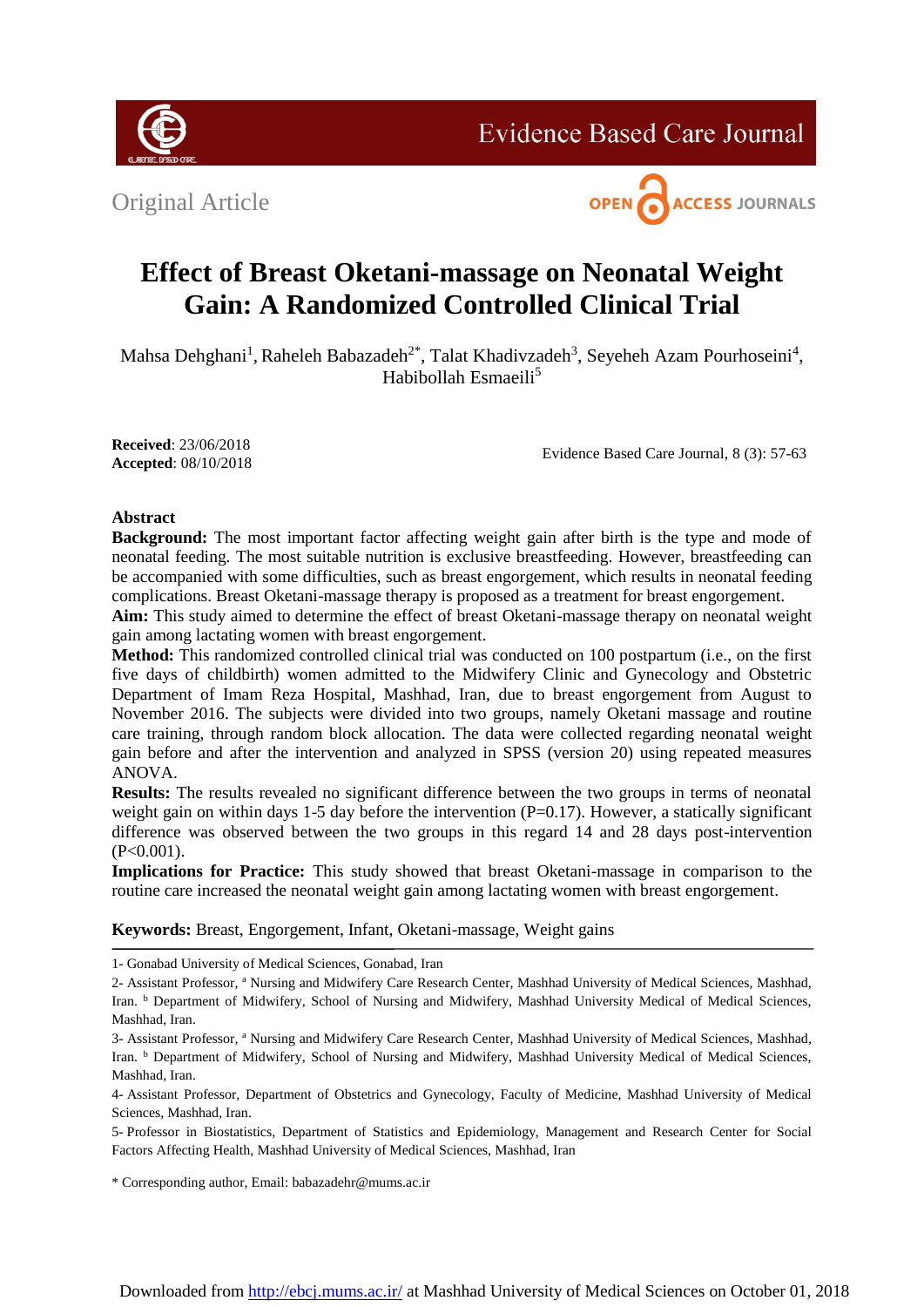#### **Introduction**

Breast milk is regarded as the most natural and important food that can be easily and readily made available to newborns [\(1\)](#page-7-0). The breast milk composition is totally based on neonatal requirements and leads to neonatal growth and development in the best manner. Moreover, this nutriment is similarly known as the most complete food for the neonates in the first months of their life [\(2\)](#page-7-1). Typically, newborns lose some weight on the first days of their lives. This weight loss may reach up to 10% of the neonatal birth weight. However, if the newborns are breastfed immediately after delivery, continuously kept aside their mothers, and nursed overnight, they usually lose less weight [\(3\)](#page-7-2).

The most important factor affecting weight gain after birth is the type and mode of neonatal feeding. Moreover, the most suitable nutrition is exclusive breastfeeding that begins at the moment of birth and continues repeatedly throughout nights and days until the end of six months, during which no other food, even water, is needed.

To have a successful breastfeeding, newborns also require to establish a good communication with the breast. Breastfeeding can be accompanied with some difficulties, such as breast congestion, mastitis, breast abscess, and cracked nipples (nipple trauma). These complications can appear immediately after delivery or at any time during breastfeeding, which consequently lead to insufficient lactation, as well as nursing strike by the neonates in their early life [\(4\)](#page-7-3).

The most common problem associated with breast is breast engorgement [\(5\)](#page-7-4) that occurs in 40% of mothers after delivery, which is introduced as the third factor leading mothers to stop breastfeeding [\(6-8\)](#page-7-5). Breast engorgement in mothers can be caused by several factors, including a sudden increase in the volume of breast milk in the postpartum period and lymph and vascular density, as well as a rapid rise in the breast connective tissues [\(9-11\)](#page-7-6). The absence of timely treatments may result in the incidence of breast abscess that can lead to the discontinuation of breastfeeding and use of antibiotic therapies [\(10\)](#page-7-7).

Neonates have the highest vulnerability on their early days of lives; moreover, due to being in the development stage with the highest growth rate, they are in great need of energy, protein, and other nutrients supply. Therefore, any events, such as breast engorgement, that could interfere with breastfeeding should be given special attention [\(12\)](#page-7-8). Boskabadi et al. (2014) found that the sodium levels of the blood in the newborns of mothers affected with breast problems (e.g., breast engorgement, nipple fissures, and droopy nipples) were higher; however, the rate of urinary and fecal excretion was at lower levels. The range of neonatal weight loss in these newborns was higher than in those of mothers without any problems [\(4\)](#page-7-3). These problems are uncomfortable, especially with regard to the high energy that mother should spend to fulfill neonatal demands [\(9\)](#page-7-6).

Currently, there are different pharmaceutical and non-pharmaceutical methods to reduce breast engorgement during breastfeeding. Because of the side effects of chemical medications, medical science researchers are now seeking to find the easiest, the least complicated, and the most effective therapies. Therefore, they are resorting to complementary or alternative techniques [\(13\)](#page-7-9), such as massage therapy [\(14\)](#page-7-10).

Sotomi Oketani in Japan suggested a painless massage type (Oketani breast massage) to reduce breast pain, moderate its congestion, and correct the droopy, flattened, and cracked nipple. It was also argued that Oketani breast massage could aid in restoring normal breast functioning. During this massage, the space between the connective tissues of the breast and its pectoralis major muscle is separated which can increase the depth of the breast and improve the stretching of its base, resulting in softness and elasticity of this organ.

Besides, this massage does not have any pain or discomfort for an individual, prevents any injury to the nipples and mastitis, corrects breast abnormalities, boosts lactation, and gives the person a comfortable feeling [\(15\)](#page-7-11). In this respect, Cho et al. (2012) conducted a clinical trial in Japan that showed an association between Oketani breast massage and a decrease in breast pain, which resulted in an increase in breast milk pH level and the speed of sucking in the neonate [\(16\)](#page-7-12).

In another study conducted by Foda et al. (2004) in Japan on breast feeding mothers, it was revealed that breast massage therapy could totally improve the quality of breast milk and Oketani breast massage was likely to enhance neonatal growth and development [\(17\)](#page-7-13). With this background in mind, the present study aimed to examine the effect of Oketani breast massage therapy on neonatal weight gain in Iran.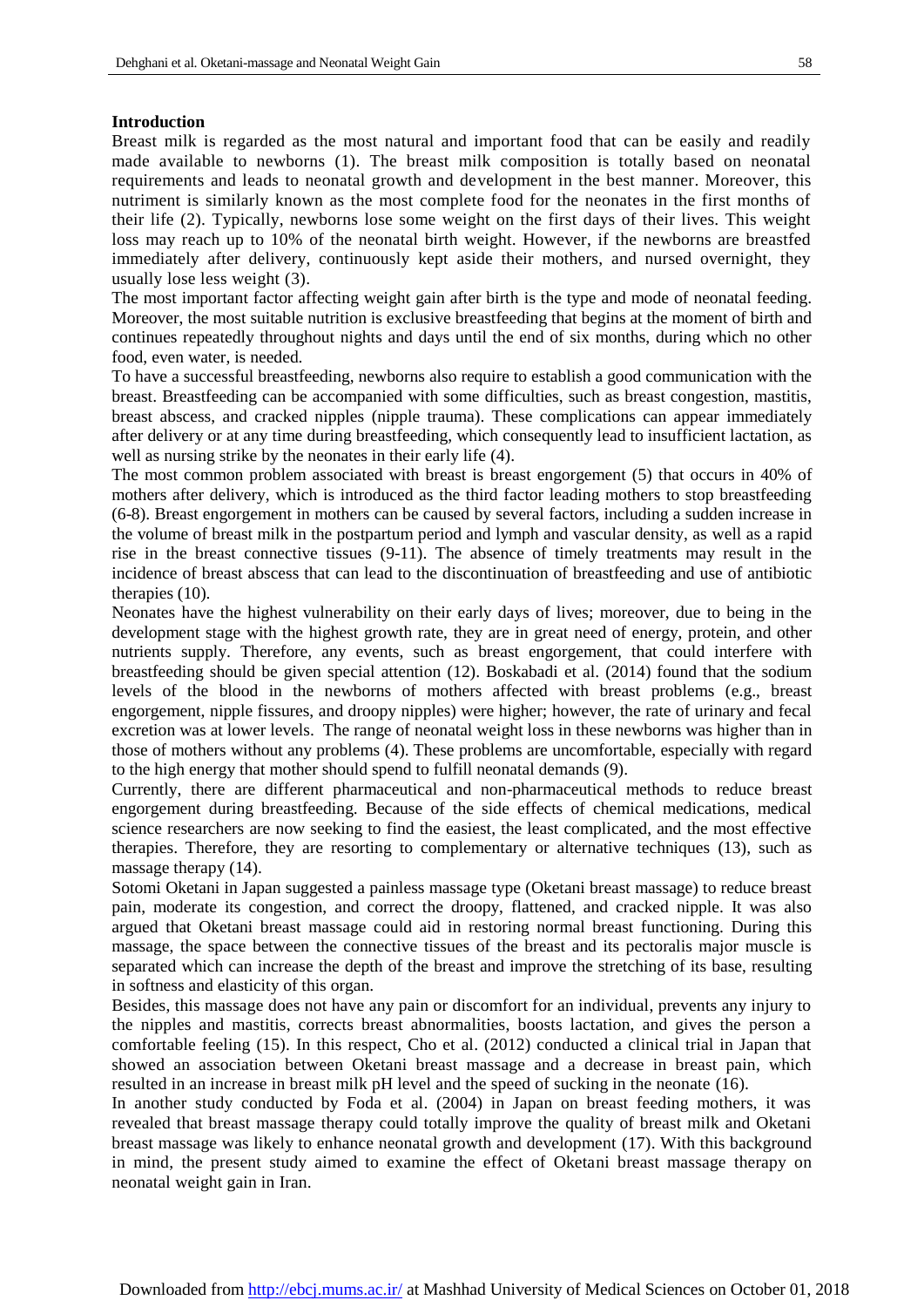#### **Methods**

This randomized controlled clinical trial was conducted on 100 postpartum women admitted to the Obstetrics and Gynecology Department of Imam Reza Hospital affiliated to Mashhad University of Medical Sciences, Mashhad, Iran with breast engorgement from August to November 2016. The sample size was determined based on a study performed by Cho, entitled as "Development and evaluation of breastfeeding for mothers with breast engorgement after Cesarean-section delivery" using a confidence interval of 95% and a test power of 80%. Breast changes before and after breast massage were considered as a dependent variable in the intervention and control groups.

Moreover, the formula for comparing means from two independent samples was used to calculate the mean and standard deviation of breast changes in the intervention and control groups. Finally, the minimum sample size was calculated as 41 cases in each group; however, regarding 20% sample loss, 50 mothers were included in each group.

The inclusion criteria for mothers recruited in this study were: 1) development of breast engorgement on the first five days after birth, 2) a minimum score of 2 out of 19 in terms of breast congestion severity based on the Breast Congestion Checklist, 3) no use of drugs stopping breastfeeding, 4) absence of mastitis, 5) body temperature of  $<$  38 $^{\circ}$ C, 6) no breastfeeding inhibitions, 7) engagement in breastfeeding, and 8) willingness to participate in the study.

Moreover, mothers' gestational age at delivery was between 37 and 42 full weeks, and they had no history of breast surgery or high-risk pregnancy and childbirth. The criteria for the entry of the newborns into the study included: 1) singleton and healthy status, 2) normal birth weight (2500-4000 g), 3) possession of a sucking power, and 4) no bans on breastfeeding (e.g., prematurity and affliction with cleft lip and palate).

On the other hand, the exclusion criteria for the mothers were: 1) increased general temperature to over 38°C after the onset of the intervention, 2) use of or need to use anti-inflammatory drugs during the intervention, 3) unwillingness to continue cooperation, 4) previous receipt of intervention, 5) a time interval of more than 48 h between two Oketani breast massage sessions, and 6) infection with mastitis or breast abscess during the study. In addition, the newborns with specific problems, such as fever and lack of exclusive breastfeeding, were excluded from the study.

The data collection instruments included maternal demographic, fertility, and lactation characteristics form, the standardized Breast Congestion Checklist, and Newborn Weight Control Chart. According to the Breast Congestion Checklist, the severity of breast engorgement was measured using the total score of engorgement symptoms (e.g., skin inflammation, stretching, and breast pain). The lowest and highest scores were reported as 0 and 19, respectively.

The given checklist also included the assessment of skin inflammation, breast stretching, and breast pain (with 0 and 10 showing the lowest and highest severity levels, respectively). The skin inflammation involved redness in the breasts, partial redness in a limited region on the breasts, full redness in a limited region on the breasts, scaly glow and gloss in a limited region on the breasts, and glossy redness in most of the breast tissue, that were scored as 0, 1, 2, 3, and 4, respectively. Furthermore, breast stretching entailed the examination of completely soft and loose breast tissue, stiff and non-sensitive breast tissue, constricted and stretched breast tissue with low sensitivity, constricted and stretched breast tissue with moderate sensitivity, constricted and stretched breast tissue with high sensitivity, and very constricted and painful breast tissue, which were scored as 0, 1, 2, 3, 4, and 5, respectively.

The second research instrument was Newborn Weight Control Chart as a researcher-made tool developed to measure only neonatal weight. The validity of the questionnaires was confirmed by content validity method. To this end, after reading the relevant books and articles under the supervision of professors and advisors, initial forms were developed and they were given to 10 faculty members of the School of Nursing and Midwifery affiliated to Mashhad University of Medical Sciences, Mashhad, Iran. The final version of the research instrument used in the present study was developed following reviews and considering the suggestions and necessary comments of the given experts.

The standardized Breast Congestion Checklist with a confirmed reliability has been implemented by several previous researchers, such as Kvist (18). The reliability of this research instrument was also measured using parallel forms reliability method (r=0.87). In order to determine the breast engorgement severity, the first author had to be trained by a gynecologist (the fourth author) to be competent enough in terms of practical skills for diagnosing breast engorgement and other diseases in nursing mothers. To this end, five mothers suffering from breast congestion were recorded in the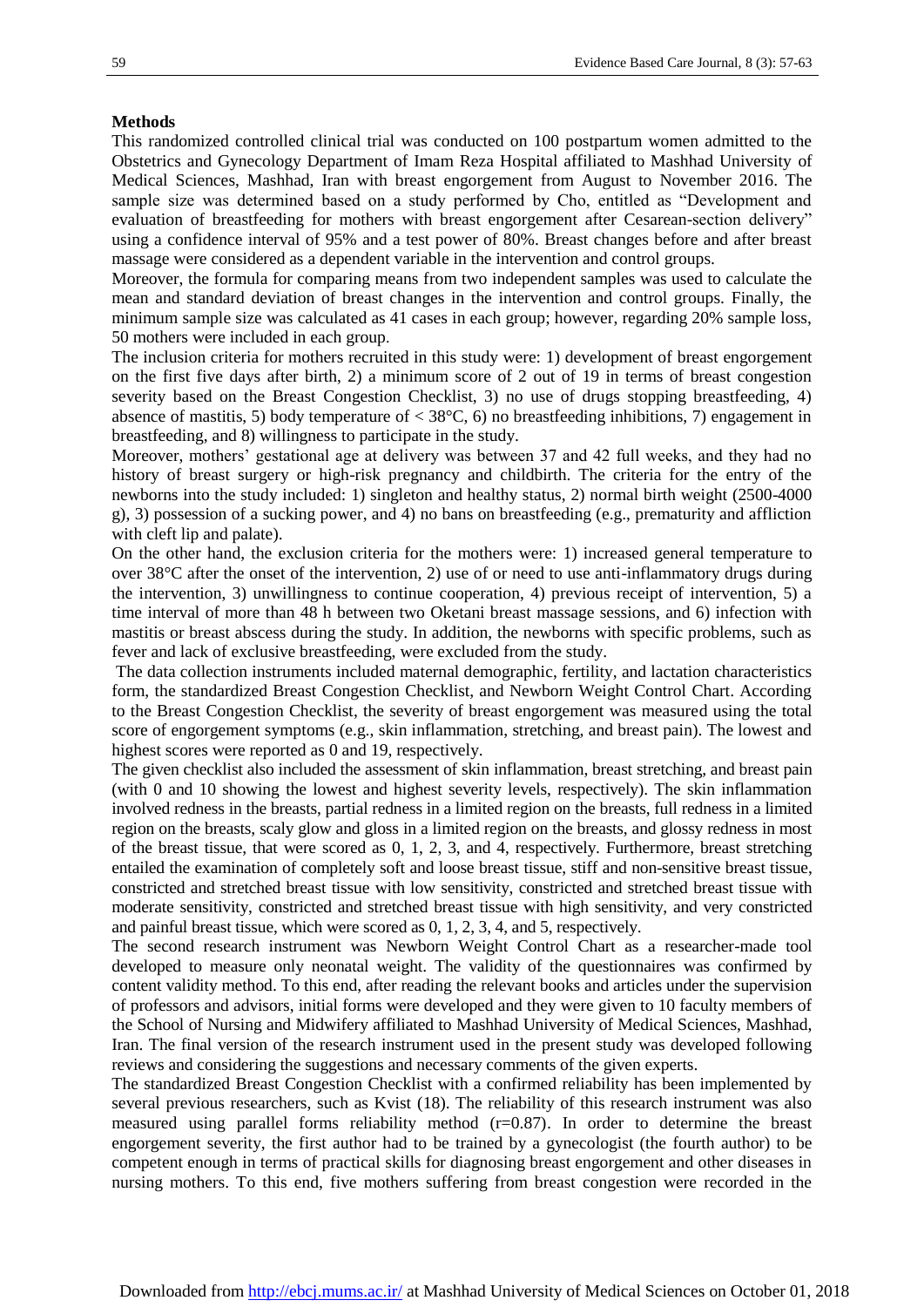Breast Congestion Checklist by the first and the fourth authors. Kappa correlation coefficient of the responses for the severity of engorgement was approved as 0.87.

The reliability of neonatal weighing instrument (a neonatal weighing scale) was tested prior to each measurement using a half-kilogram weight. The eligible mothers were randomly assigned into two groups after delivery. The random allocation was performed to administer two treatment methods of Oketani breast massage and routine breast care (i.e., correct breastfeeding techniques training, breast massages, and warm compresses) based on double blocks considering the mode of delivery.

The study population was assigned into two groups of control  $(n=50)$  and intervention  $(n=50)$ . Each group included 25 cases with Cesarean-section and 25 cases with normal vaginal delivery. Numbers 0-4 were written on papers A and B and numbers 5-9 were written on papers B and A, so that if the first person was entered into group B, the second person was allocated into group A.

The measures taken in the control group included normal activities for breast congestion (i.e., correct breastfeeding techniques training, frequent breastfeeding, and warm compresses). On the other hand, the intervention group were subjected to normal activities for breast congestion, along with Oketani breast massages, by one of the researchers on both breasts lasting for 30 min once a day for two consecutive days. Totally, Oketani breast massage included eight manual techniques performed within 60 sec and repeated for 15-20 min. Levels 1-3 of the given therapy were associated with the detachment of the bottom of the breast from its pectoralis major muscle. Furthermore, levels 4-6 involved pulling the whole breast with two thumbs down and to both sides by both hands. Additionally, level 7 included rotating the breast gently clockwise with stretching of its base, and level 8 was about milking the breast in four different directions [\(15\)](#page-7-11).

Breast massage and routine care activities continued for two consecutive days. Moreover, massages were taught to mothers to be performed personally after two days if breast engorgement continued. During the massage intervention, the neonates were kept in a room and breastfed upon demanding.

Prior to the implementation of the intervention, the last author initially introduced herself and provided a brief explanation regarding the research objectives and methodology if desired by the participants. Then, she completed the sample selection form through interviews and obtained written informed consent from all mothers meeting the inclusion criteria.

The research procedure was continued by the completion of the maternal demographic, fertility, and lactation characteristics form via an interview, followed by filling out the Breast Congestion Checklist through observations and examinations conducted by the last author. Prior to the study, general temperature was controlled with a mercury thermometer using a sublingual method. Subsequently, training was provided in the form of interventions to the study participants.

The scores of the congestion severity were then recorded using the standardized Breast Congestion Checklist on the first day, before and after the intervention, and also on the second day of the intervention (one day after the first intervention) by the last author. Neonatal birth weight was also recorded at the beginning of the study and 14 and 28 days after delivery in the intervention and control groups with the Beurer Baby Scales BY20 () and also checked with the sinker before weighing by the assistant researcher.

After obtaining written informed consent from the study subjects, they were informed about the research objectives. Furthermore, they were ensured about the possibility of study withdrawal whenever they were unwilling to continue cooperating without any effects on their health services.

At the end of the study, two subjects in the intervention group were excluded due to unwillingness to continue cooperation. Additionally, four participants in the control group were removed because of reluctance to continue cooperation  $(n=2)$  and receipt of intervention previously  $(n=2)$ . Therefore, the study was continued with 48 and 46 participants in the intervention and the control groups, respectively.

Data analysis was performed in SPSS (version 20) at the significance level of 0.05. To examine the normality assumption of the quantitative variables, such as maternal age, number of deliveries, and birth weight, Kolmogorov-Smirnov test was employed. In addition, the Chi-square test (qualitative variables), independent t-test (quantitative variables with normal distribution), and Mann-Whitney U test (non-normally distributed quantitative variables) were utilized to investigate the homogeneity of both groups in terms of confounding and underlying variables.

To compare and test the main variables before and after the intervention (within-group comparison), paired t-test was run. The Chi-square test and the independent t-test were also employed for nominal variables and between-group comparisons, respectively. The repeated measure analysis of variance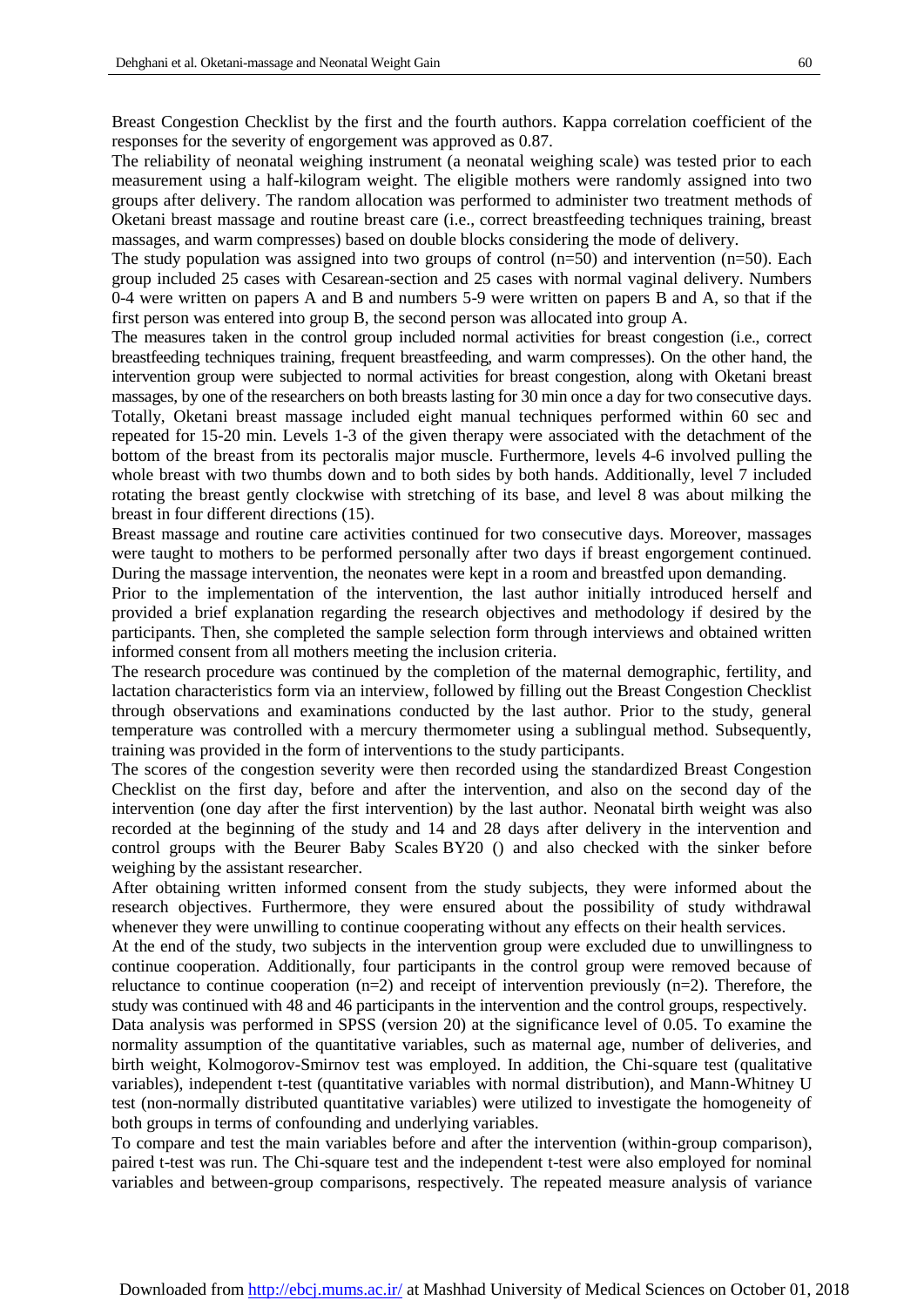(ANOVA) was also used to measure the weight of the neonates at different times.

#### **Results**

The findings on the effect of Oketani breast massage on breast congestion severity were detailed in another article [\(12\)](#page-7-8). In the present study, no statistically significant difference was found between two groups in terms of maternal demographic, fertility, and lactation characteristics (P˃0.05). As indicated in Table 1, the results of the independent t-test showed no significant difference between the two study groups in terms of height (P=0.49), weight (P=0.18), and head circumference (P=0.43) at birth. In other words, the two groups were homogeneous regarding this variables.

Based on the results of the independent t-test, there was no significant difference between the intervention and control groups regarding neonatal weight 1-5 days before the intervention (P=0.17). The majority of deliveries (59.66%) in this study were vaginal, and the most of the newborns (53.19%) were male. Moreover, no statistically significant difference was found between the intervention and control groups in terms of the above-mentioned variables.

However, the results of the independent t-test showed a significant difference between the intervention and control groups in terms of neonatal weight both 14 (3778±45 vs. 3358±33) and 28  $(4527\pm520 \text{ vs. } 3857 \pm 353)$  days after the intervention (P<0.001). Furthermore, the repeated measures ANOVA indicated main effect (P<0.001), group effect (P<0.001), time effect (P<0.001), as well as interaction effect of group and time (P<0.001) on the mean weight of the newborns (Table 2).

| Table 1. Comparison of demographic indicators between the newborns in the intervention and control groups |
|-----------------------------------------------------------------------------------------------------------|
|-----------------------------------------------------------------------------------------------------------|

|                                  | Group                   |                         |              |
|----------------------------------|-------------------------|-------------------------|--------------|
| Variable                         | Intervention            | Control                 |              |
|                                  | $n = 48$                | $n=46$                  |              |
|                                  | Mean+Standard deviation | Mean±Standard deviation |              |
| Weight at birth $(g)$            | $3180 + 4$              | $3070+2$                | $P=0.18$     |
| Height at birth (cm)             | $48.89 \pm 2.2$         | $48.60 \pm 1.7$         | $P=0.49$     |
| Head circumference at birth (cm) | $34.40 \pm 1.6$         | $34.18 \pm 1.06$        | $P=0.43$     |
| Type of delivery                 | $N(\%)$                 | $N(\%)$                 |              |
| Vaginal                          | 27(56.25)               | 29(63.04)               | $0.64 = P^*$ |
| Cesarean-section                 | 21 (45.75)              | 17 (66.96)              |              |
| Gender                           |                         |                         |              |
| Female                           | 22(45.13)               | 28 (60.86)              | $P=0.21**$   |
| Male                             | 26 (54.17)              | 18 (39.14)              |              |

\* Independent t-test, \*\*Chi-square test

#### **Table 2. Comparison of mean neonatal weight in two groups of intervention and control at different times**

|                                                      | Group                   |                         |                    |  |
|------------------------------------------------------|-------------------------|-------------------------|--------------------|--|
|                                                      | Intervention            | Control                 |                    |  |
| Neonatal weight                                      | $n = 48$                | $n=46$                  |                    |  |
|                                                      | Mean+Standard deviation | Mean±Standard deviation | Independent t-test |  |
| Days 1-5 after birth and                             | $3150+4$                | $3046\pm2$              | P < 0.17           |  |
| before intervention                                  |                         |                         |                    |  |
| 14 days after intervention                           | $3778 \pm 4$            | $3358 \pm 3$            | P < 0.001          |  |
| 28 days after intervention                           | $4527 \pm 5$            | $3857\pm3$              | P<0.001            |  |
| Changes on day 14, compared to baseline $627 \pm 1$  |                         | $311 \pm 1$             | P < 0.001          |  |
| Changes on day 28, compared to baseline $1376 \pm 3$ |                         | $810+2$                 | P<0.001            |  |
| Repeated measure ANOVA:                              |                         |                         |                    |  |
| Main effect<br>P<0.001                               | $F = 81.3$              |                         |                    |  |
| Interaction<br>P<0.001                               | $F = 76.4$              |                         |                    |  |
| P<0.001<br>Group                                     | $F = 43.8$              |                         |                    |  |
| Time<br>P < 0.001                                    | $F = 52.7$              |                         |                    |  |

#### **Discussion**

The results of the study showed a rise in the mean weight of the neonates in both intervention and control groups 14 and 28 days after birth. The two groups were significantly different in terms of the mean weight gain between the two study groups. In this regard, neonatal weight gain in the group with Oketani breast massages was significantly higher than that in the control group.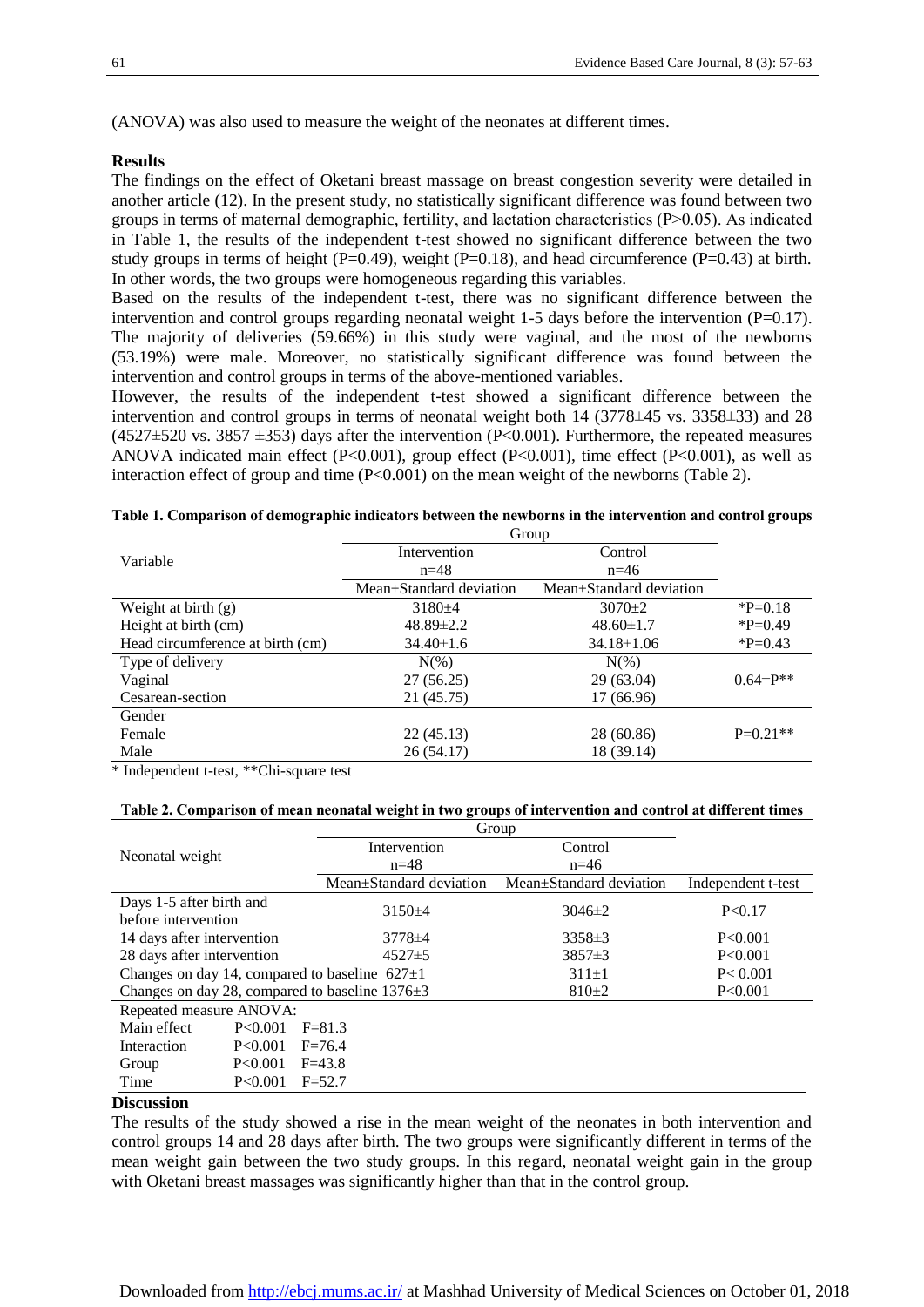Oketani breast massage therapy detaches the space between the connective tissues of the breast and its pectoralis major muscle which could increase the depth of the breast and improve the stretching of its base. This technique causes softness and elasticity of the breast and the nipples which could improve the latching, thereby increasing lactation and reducing congestion [\(15\)](#page-7-11). Furthermore, pressure on the areola could reduce its resistance, which increases during congestion, and also soften it by moderating the fluid between tissue. This improves2 the placement of the mother's nipple in the neonatal mouth, which could lead to satisfactory sucking by the neonate [\(19\)](#page-7-14).

According to Kabir et al. (2010), the effectiveness of areola and total breast massages in decreasing congestion severity not only can be sought in terms of the impact of massages on blood flow and lymph nodes in the target region but also can be used to stimulate milk leakage reflux. Pressure on the nerves concentrated at the center of the areola ad the nerves present in the nipple congestion point can also cause the milk to flow [\(15\)](#page-7-11).

In a study conducted by Foda et al. (2004) in Japan on milk samples obtained within the periods of early breastfeeding (1-90 days post-delivery) and late breastfeeding (91-320 days after birth), it was concluded that breast massages could boost the quality of breast milk, and that Oketani breast massage was likely to improve neonatal growth and development [\(17\)](#page-7-13). Cho et al. (2012) in a study entitled as "Investigating the effect of Oketani breast massage on milk pH level, infant's sucking speed, and breast pain in Japan" also demonstrated that Oketani breast massage led to the reduction breast pain, enhancement of maternal milk pH level, and acceleration of latching by the neonate. They also reported that this method could be used as an independent nursing intervention to increase neonatal growth and development [\(16\)](#page-7-12).

Moreover, Ahn et al. (2011) showed that breast massage reduced breast pain and breast milk, and consequently improved sucking by the newborn [\(20\)](#page-7-15). In addition, Foda et al. (2008) measured the effect of breast massage on breast milk protein. To this end, they examined 39 milk samples obtained from healthy breastfeeding mothers. They demonstrated an increase in milk protein richness following breast massage therapy [\(21\)](#page-7-16).

In this regard, in the present study, the reason behind neonatal weight gain in the group receiving Oketani breast massages could be the fact that the reduction of congestion in this group facilitated sucking by the newborn, and also increased milk pH level resulting in having sweetener milk. This boosted the neonatal tendency to have more milk; moreover, the milk protein content is elevated as a result of massages, which is in line with the results reported by Foda et al. (2008).

Among the limitations of this study was the lack of mothers' referrals for the second phase of the intervention and the need to attend their homes to follow up and complete the study intervention. Furthermore, no accurate supervision was executed over the home self-cares performed by mothers, and researchers only trusted in the responses presented by the study participants. In addition, the study of spousal support for breastfeeding was out of researchers' control. Another limitation of this study was the non-examination of the quality of breast milk owing to the financial constraints.

#### **Implications for Practice**

As the findings of the present study indicated, Oketani breast massage could be used as an easy-tomethod. This alternative method can be also recommended for mothers suffering from breast engorgement. It is recommended to investigate the effect of Oketani breast massage therapy concurrently on the quality of breast milk and neonatal weight gain among mother with breast engorgement.

#### **Acknowledgments**

This study was a research project submitted in partial fulfillment of the requirement for the degree of Master of Science in Midwifery with the code number of 941724. Our research was approved by the Student Research Ethics Committee at the School of Nursing and Midwifery affiliated to Mashhad University of Medical Sciences. This study was registered in the Iranian Registry of Clinical Trials with the code number of IRCT2016062728669N1.

#### **Conflicts of Interest**

The authors have no financial or other interest in the article.